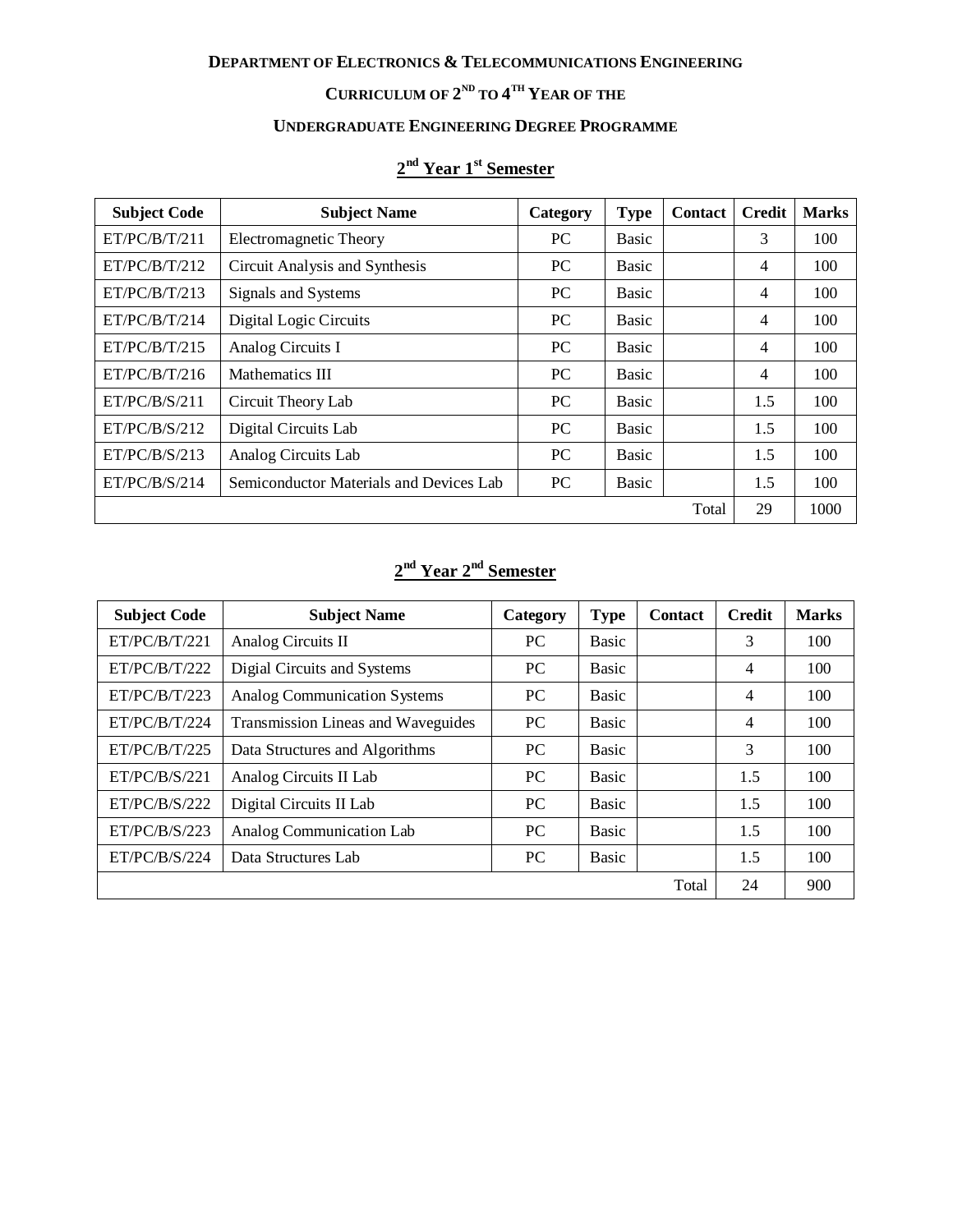### **CURRICULUM OF 2 ND TO 4 TH YEAR OF THE**

# **UNDERGRADUATE ENGINEERING DEGREE PROGRAMME**

### **3 rd Year 1st Semester**

| <b>Subject Code</b> | <b>Subject Name</b>                      | Category  | <b>Type</b>  | <b>Contact</b> | <b>Credit</b>  | <b>Marks</b> |
|---------------------|------------------------------------------|-----------|--------------|----------------|----------------|--------------|
| ET/PC/B/T/311       | Microprocessors and Microcontrollers     | <b>PC</b> | <b>Basic</b> |                | 3              | 100          |
| ET/PC/B/T/312       | Control Engineering                      | PC.       | Basic        |                | 4              | 100          |
| ET/PC/B/T/313       | Digital Communication Systems            | PC.       | <b>Basic</b> |                | 3              | 100          |
| ET/PC/B/T/314       | Antennas and Propagation                 | PC        | <b>Basic</b> |                | 3              | 100          |
| ET/PC/B/T/315       | Computer Organization and Architecture   | PC        | <b>Basic</b> |                | 3              | 100          |
| ET/PC/B/T/316       | Analog CMOS Design and Technology        | <b>PC</b> | <b>Basic</b> |                | $\overline{4}$ | 100          |
| ET/PC/B/S/311       | Microprocessors and Microcontrollers Lab | <b>PC</b> | <b>Basic</b> |                | 1.5            | 100          |
| ET/PC/B/S/312       | Control Engineering Lab                  | PC.       | <b>Basic</b> |                | 1.5            | 100          |
| ET/PC/B/S/313       | Digital Communication Lab                | PC.       | Basic        |                | 1.5            | 100          |
|                     |                                          |           |              | Total          | 24.5           | 900          |

## **3 rd Year 2 nd Semester**

| <b>Subject Code</b> | <b>Subject Name</b>                     | Category  | <b>Type</b>    | <b>Contact</b> | <b>Credit</b> | <b>Marks</b> |
|---------------------|-----------------------------------------|-----------|----------------|----------------|---------------|--------------|
| ET/PC/B/T/321       | Digital Signal Proccessing              | PC.       | <b>Basic</b>   |                | 4             | 100          |
| ET/PC/B/T/322       | Digital Switching and Computer Networks | PC        | <b>Basic</b>   |                | 4             | 100          |
| ET/PC/B/T/323       | Digital Control Systems                 | <b>PC</b> | <b>Basic</b>   |                | 3             | 100          |
| ET/PC/H/T/324       | Operating System(*)                     | PC        | <b>Honours</b> |                | 3             | 100          |
| ET/PC/H/T/325       | Embedded Systems(*)                     | PC        | <b>Honours</b> |                | 4             | 100          |
| ET/PC/B/S/321       | IC Design Lab                           | PC        | <b>Basic</b>   |                | 1.5           | 100          |
| ET/PC/B/S/322       | Digital Signal Proccessing Lab          | PC        | <b>Basic</b>   |                | 1.5           | 100          |
| ET/PC/B/S/323       | <b>Communication Networks Lab</b>       | PC        | <b>Basic</b>   |                | 1.5           | 100          |
| ET/PC/B/S/324       | Digital Control Lab                     | <b>PC</b> | <b>Basic</b>   |                | 1.5           | 100          |
|                     |                                         |           |                | Total          | 24            | 900          |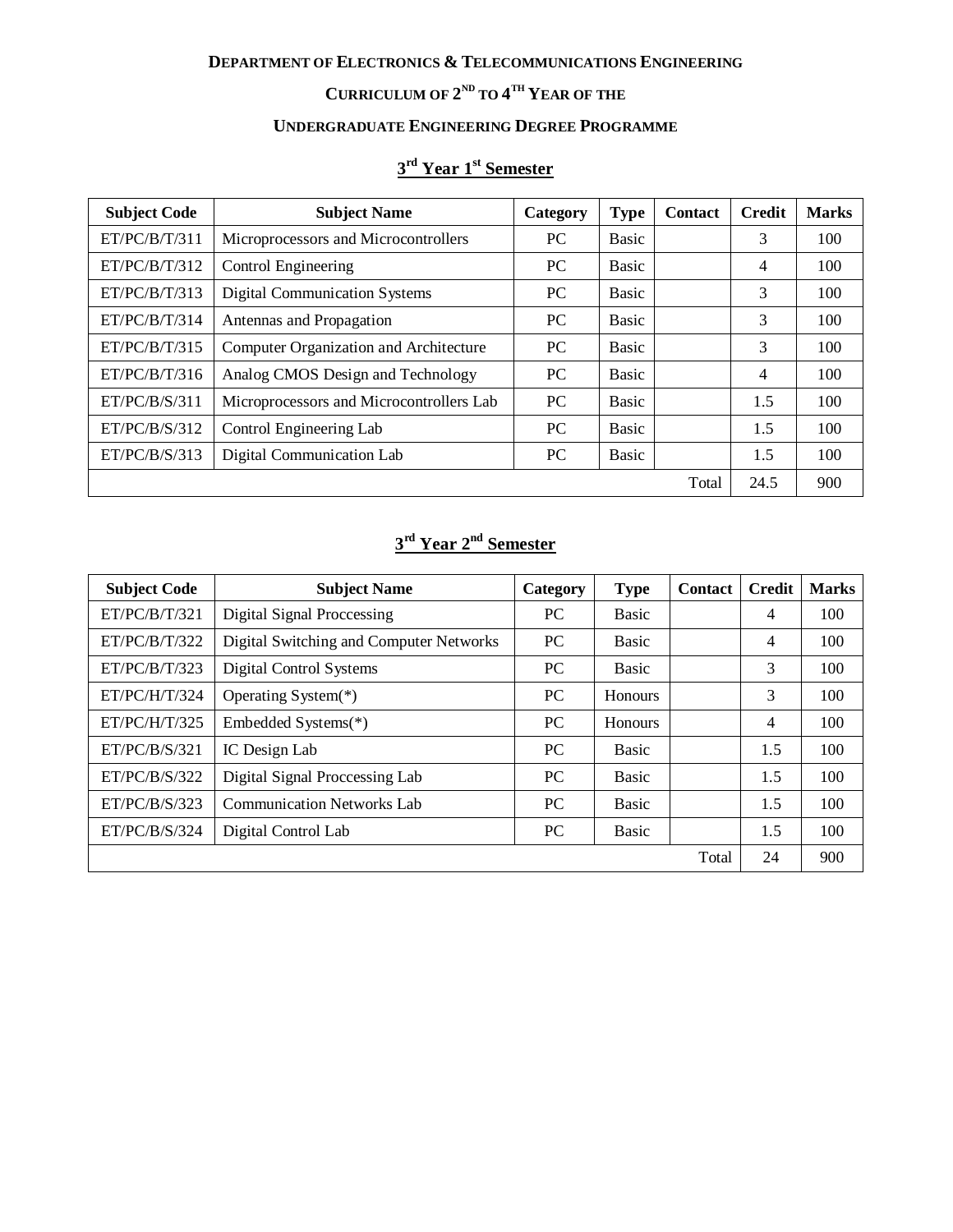#### **CURRICULUM OF 2 ND TO 4 TH YEAR OF THE**

# **UNDERGRADUATE ENGINEERING DEGREE PROGRAMME**

### **4 th Year 1 st Semester**

| <b>Subject Code</b> | <b>Subject Name</b>                              | Category  | <b>Type</b>  | <b>Contact</b> | <b>Credit</b>  | <b>Marks</b> |
|---------------------|--------------------------------------------------|-----------|--------------|----------------|----------------|--------------|
| ET/PC/H/T/411       | System Software(*)                               | <b>PC</b> | Honours      |                | 3              | 100          |
| ET/PC/B/T/412       | Microwave Engineering                            | PC.       | <b>Basic</b> |                | $\overline{4}$ | 100          |
| ET/PC/B/T/413       | <b>VLSI</b> Design and Algorithms                | PC        | <b>Basic</b> |                | 3              | 100          |
| ET/PE/B/T/414       | Elective-I                                       | <b>PE</b> | <b>Basic</b> |                | 3              | 100          |
| ET/PC/B/S/421       | Computer Architecture and<br>System Software Lab | PC        | <b>Basic</b> |                | 1.5            | 100          |
| ET/PC/B/S/422       | Seminar                                          | <b>PC</b> | <b>Basic</b> |                | 1.5            | 100          |
| ET/PC/B/S/423       | Microwaye Lab                                    | PC        | <b>Basic</b> |                | 1.5            | 100          |
| ET/PC/B/S/424       | Project                                          | PC        | <b>Basic</b> |                | 3              | 100          |
|                     |                                                  |           |              | Total          | 20.5           | 800          |

## **4 th Year 2 nd Semester**

| <b>Subject Code</b> | <b>Subject Name</b>               | Category  | <b>Type</b>  | <b>Contact</b> | <b>Credit</b> | <b>Marks</b> |
|---------------------|-----------------------------------|-----------|--------------|----------------|---------------|--------------|
| ET/PC/H/T/421       | Wireless Communication Systems(*) | PC        | Honours      |                | 3             | 100          |
| ET/PC/B/T/422       | <b>Industrial Management</b>      | PC        | Basic        |                | 4             | 100          |
| ET/PC/H/T/423       | Optical Fiber Communication(*)    | PC        | Honours      |                | 3             | 100          |
| ET/PE/B/T/425       | Elective-II                       | PE        | <b>Basic</b> |                | 3             | 100          |
|                     | Open Elective                     | <b>OE</b> | <b>Basic</b> |                | 3             | 100          |
| ET/PC/B/S/421       | General Viva Voce                 | <b>PC</b> | <b>Basic</b> |                | $\theta$      | $\theta$     |
| ET/PC/B/S/422       | Project                           | PC        | Basic        |                | 4.5           | 100          |
|                     |                                   |           |              | Total          | 20.5          | 600          |